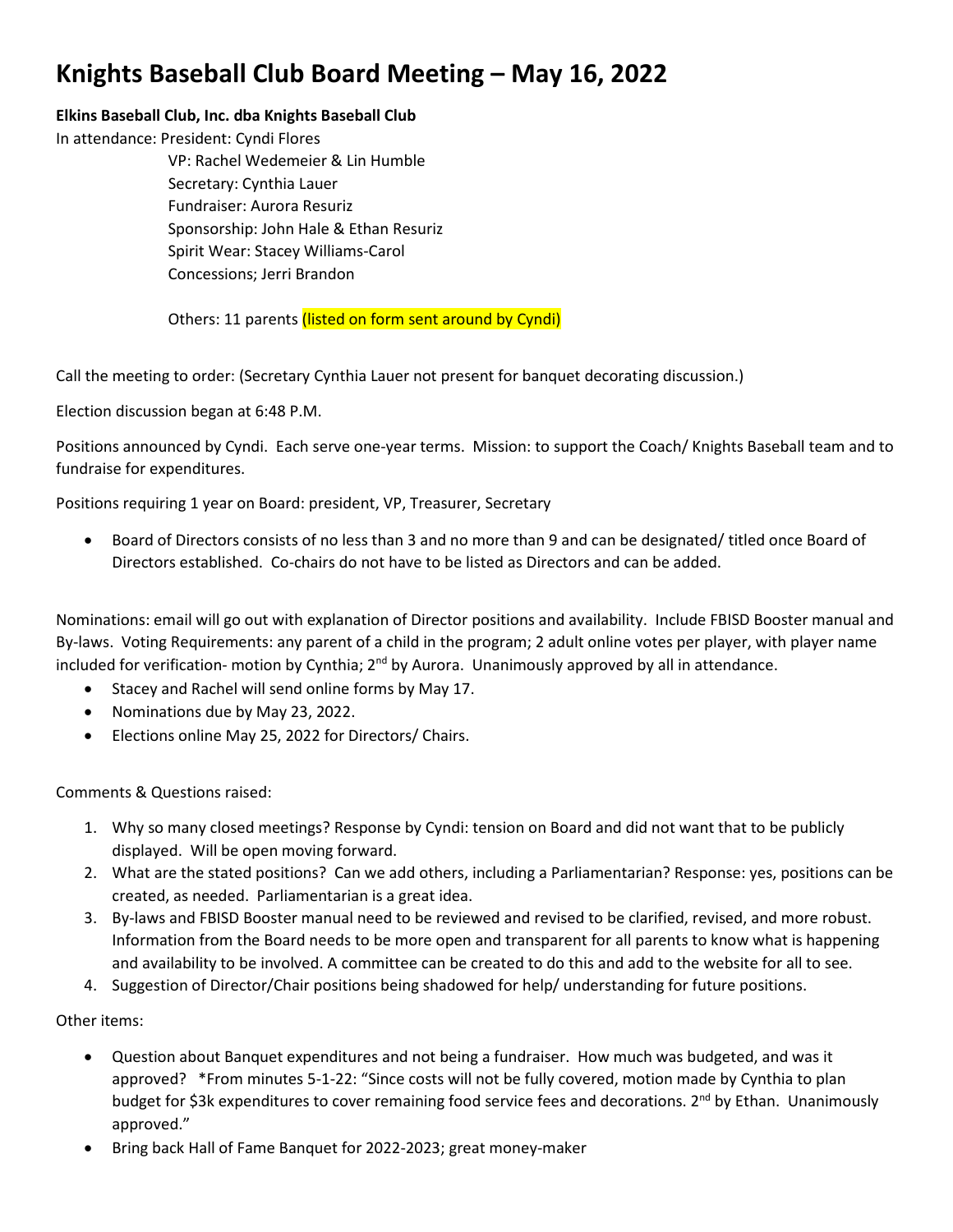• Want new Elkins logo screens on fencing @ \$10, 500.

(Added via text/ phone call from Cyndi after meeting): Received commission check from Gandy Ink for \$398 for Playoff Shirts. Check given to, and deposited by, Jerri Brandon in the absence of a current active Treasurer.

Adjourn 7:16 P.M. by Cyndi

Cynthia Lauer- Secretary

\_\_\_\_\_\_\_\_\_\_\_\_\_\_\_\_\_\_\_\_\_\_\_\_\_\_\_\_\_\_\_\_\_\_